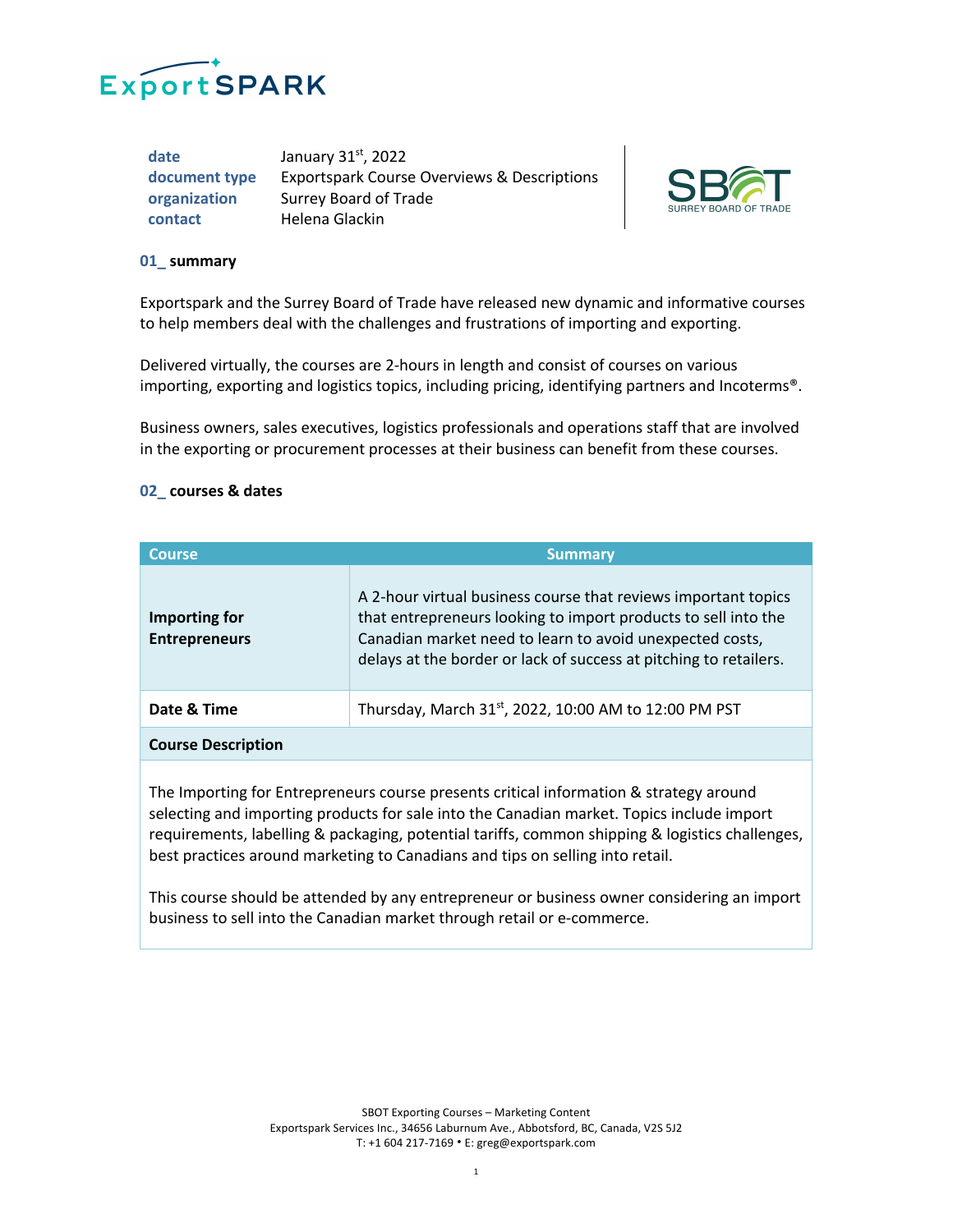

| <b>Summary</b>                                                                                                                                                                               |
|----------------------------------------------------------------------------------------------------------------------------------------------------------------------------------------------|
| A 2-hour virtual export training course that outlines Incoterms <sup>®</sup> ,<br>how they are used and how they apply to small businesses or e-<br>commerce shops shipping internationally. |
| Tuesday, April 19th, 2022, 10:00 AM to 12:00 PM PST                                                                                                                                          |
|                                                                                                                                                                                              |
|                                                                                                                                                                                              |

The Incoterms**®** for Small Business Owners course quickly reviews Terms and applicable Articles most commonly used by exporters working with couriers and freight forwarders that consolidate shipments in containers and presents common logistics risks when selling online.

This course should be attended by business owners, managers or any person that touches the exporting process within an organization that ships internationally.

| <b>Course</b>                                                | <b>Summary</b>                                                                                                                                                                     |
|--------------------------------------------------------------|------------------------------------------------------------------------------------------------------------------------------------------------------------------------------------|
| <b>Setting International</b><br><b>Pricing &amp; Margins</b> | A 2-hour virtual export training course that outlines how to set<br>international pricing and margins for manufacturers looking to<br>export or expand into international markets. |
| Date & Time                                                  | Thursday, May 12 <sup>th</sup> , 2022, 10:00 AM to 12:00 PM PST                                                                                                                    |
| <b>Course Description</b>                                    |                                                                                                                                                                                    |
|                                                              |                                                                                                                                                                                    |

The Setting International Pricing & Margins course reviews best practices around setting international pricing for export markets, based on how the product will be shipped. Topics include identifying hidden expenses, the effect Incoterms & shipping scenarios have on costs and setting effective margins for international distributors.

This course should be attended by business owners or senior executives responsible for setting pricing and managing revenue growth.

> SBOT Exporting Courses – Marketing Content Exportspark Services Inc., 34656 Laburnum Ave., Abbotsford, BC, Canada, V2S 5J2 T: +1 604 217-7169 • E: greg@exportspark.com